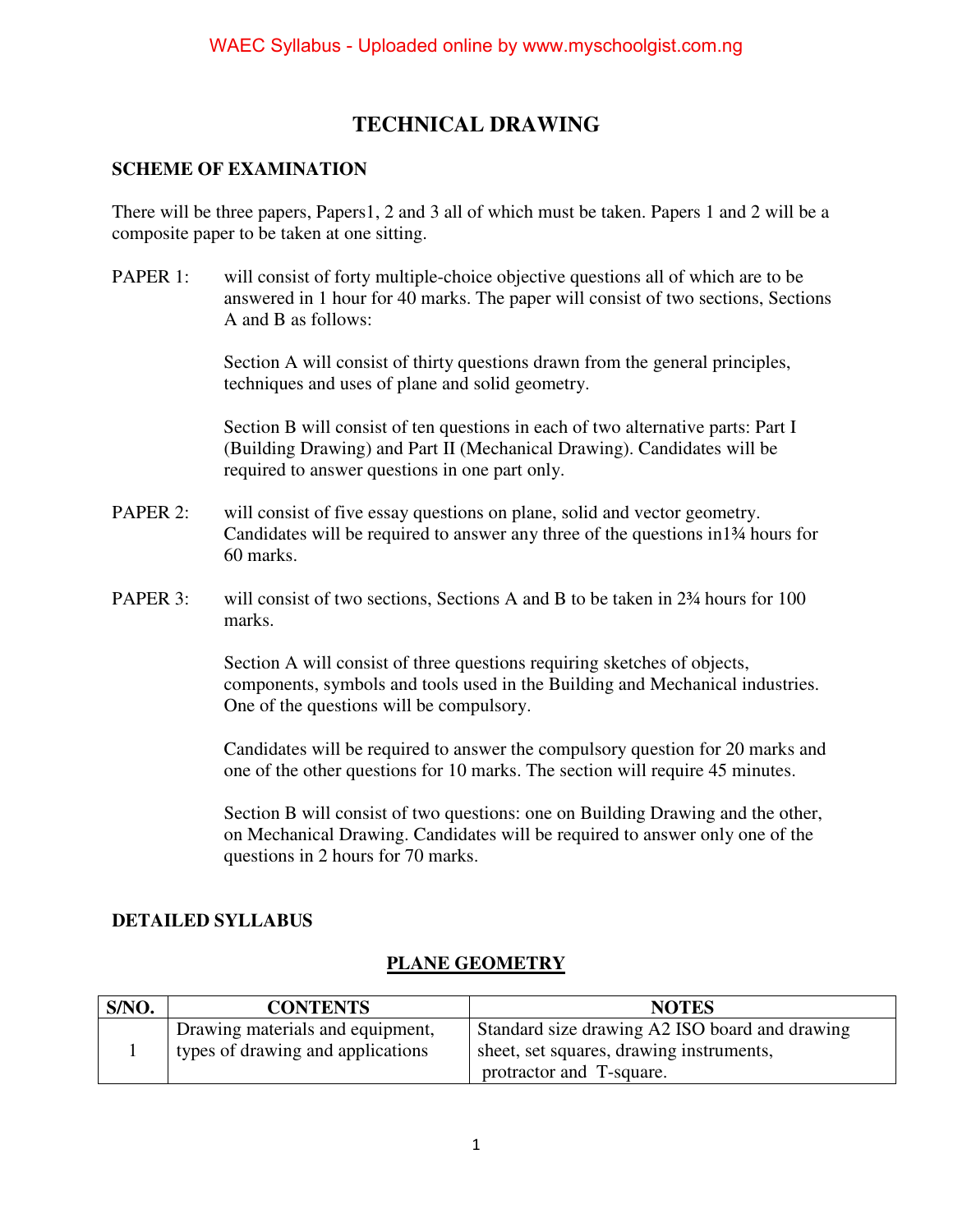# WAEC Syllabus - Uploaded online by www.myschoolgist.com.ng

| $\mathcal{D}_{\cdot}$ | Lines, lettering and dimensioning                | Types of lines and their uses. Types and styles of<br>lettering, title blocks and border lines. These should<br>conform to BS 1192 and BS 308A.                                                    |  |
|-----------------------|--------------------------------------------------|----------------------------------------------------------------------------------------------------------------------------------------------------------------------------------------------------|--|
| 3                     | Division of lines and its applications           | Dividing into a given number of equal parts or<br>proportion and other simple exercises involving<br>mathematical problems.                                                                        |  |
| $\overline{4}$        | Scales and their uses                            | Plain and diagonal scales, constructions and their<br>applications, including scale of chords.                                                                                                     |  |
| 5                     | Angles                                           | Types and their constructions.                                                                                                                                                                     |  |
| 6                     | Triangles, quadrilaterals and other<br>polygons  | Regular and irregular polygons: properties and their<br>constructions.                                                                                                                             |  |
| $\overline{7}$        | Circles                                          | Parts, types, properties and their constructions.                                                                                                                                                  |  |
| 8                     | Tangents and tangency                            | Construction and application of principles of tangency<br>to spanner, anchors and other tools.                                                                                                     |  |
| 9                     | Inscribed, circumscribed and escribed<br>figures | Definitions, identification and their constructions.                                                                                                                                               |  |
| 10                    | Similar figures and areas                        | Enlargement and reduction by area and side.                                                                                                                                                        |  |
| 11                    | Loci                                             | Definition and construction of straight line, circle,<br>ellipse, parabola, hyperbola, helix, trochoids (inferior<br>and superior) spiral, cycloid, hypocycloid, involutes<br>and link mechanisms. |  |

| <b>SOLID GEOMETRY</b> |                                                       |                                                                                                                                                                                               |  |
|-----------------------|-------------------------------------------------------|-----------------------------------------------------------------------------------------------------------------------------------------------------------------------------------------------|--|
| 12                    | Lines in space and planes                             | Location of points and lines in space. True length and<br>angle of inclination of a line. Intersecting lines, plane<br>relationships and traces.<br>Types of planes and edge views of planes. |  |
| 13                    | Pictorial drawing: isometric, oblique,<br>perspective | Isometric scales and circles, oblique scales and curves.<br>One and two points perspective, including free hand<br>sketching.                                                                 |  |
| 14                    | Orthographic projection                               | Multiplane, 1st and $3rd$ angle projection.                                                                                                                                                   |  |
| 15                    | Auxiliary projections                                 | Prisms, cones, cylinder, cube, pyramid (right and<br>oblique), including second auxiliary projection.                                                                                         |  |
| 16                    | Sectional views and true shapes                       | True shape of sections of prisms, cylinders pyramids<br>and cones, (ellipse, parabola, hyperbola, circle and<br>triangle).                                                                    |  |
| 17                    | Development of surfaces                               | Surfaces of right and oblique pyramids, prisms,<br>cylinders, cones and their truncated parts and frustum<br>.Transition pieces.                                                              |  |
| 18                    | Intersection /Interpenetration                        | Intersections of cylinders, cones, prisms and pyramids.                                                                                                                                       |  |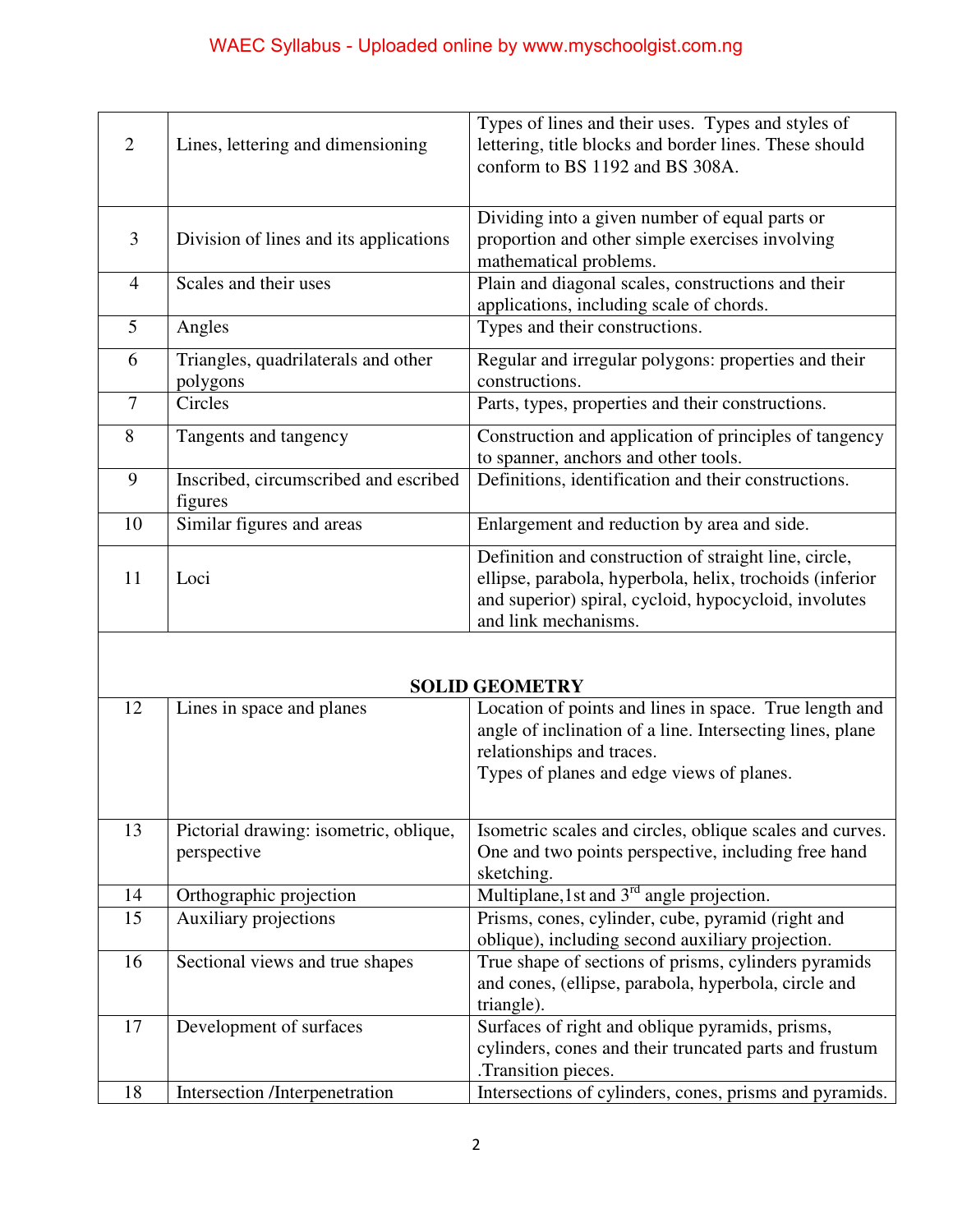$\Gamma$ 

| <b>SYMBOLS AND CONVENTIONS</b> |                                  |                                                        |  |
|--------------------------------|----------------------------------|--------------------------------------------------------|--|
| 19                             | Symbols and conventions          | Example, the symbol used to indicate the diameter of a |  |
|                                | used in plane and solid geometry | circle.                                                |  |

#### **VECTOR GEOMETRY**

| S/N | <b>CONTENTS</b>                     | <b>NOTES</b>                                   |  |
|-----|-------------------------------------|------------------------------------------------|--|
|     | Forces:                             | Graphical determination of resultant, using    |  |
| 20  | co-planer, con-current and parallel | Bow's notation. Equilibrant and reaction using |  |
|     |                                     | triangle and polygon of forces.                |  |
| 21  | Simple framed structure             | Determination of reactions and internal forces |  |
|     |                                     | of members and nature of forces.               |  |
| 22  | Shearing force and bending moment   | Simple supported beams and cantilevers with    |  |
|     | diagrams                            | concentrated and uniformly distributed loads.  |  |
|     |                                     |                                                |  |
| 23  | Centre of gravity of lamina         | Simple geometrical shapes.                     |  |
|     |                                     |                                                |  |

NOTE: Vector Geometry is for candidates in Ghana only and will be examined in Paper 2.

#### **BUILDING DRAWING**

The recommendations of the current BS 1192 (metric) should be followed.

| S/NO.                       | <b>CONTENT</b>                               | <b>NOTES</b>                                         |  |
|-----------------------------|----------------------------------------------|------------------------------------------------------|--|
| 1                           | Freehand sketching and identification of     | Both pictorial and orthographic sketches of building |  |
|                             | building tools                               | tools.                                               |  |
| $\mathcal{D}_{\mathcal{L}}$ | <b>Foundations and Floors</b>                | Types and parts of foundations and floors.           |  |
| 3                           | Openings – windows, doors and arches         | Types and parts of doors, windows and arches.        |  |
| 4                           | Stairs and staircases                        | Parts and types of staircases.                       |  |
| 5                           | Roofs                                        | Types and parts of roofs.                            |  |
| 6                           | Constructional details of parts of buildings | Includes wall, column, beam, lintel, etc.            |  |
| $\tau$                      | Working drawings of buildings                | Orthographic projections and sectional views.        |  |
| 8                           | Building materials, freehand sketching,      | Including electrical and plumbing fittings.          |  |
|                             | symbols and conventions                      |                                                      |  |

## **MECHANICAL DRAWING**

The recommendations of the current BS 308A (metric) should be followed.

|      | <b>ATE</b>                                                                                                                                                                                                                                                                                                                                                                                                                                                 | ---- |
|------|------------------------------------------------------------------------------------------------------------------------------------------------------------------------------------------------------------------------------------------------------------------------------------------------------------------------------------------------------------------------------------------------------------------------------------------------------------|------|
| S/N' | $\begin{array}{cccccccccccccc} \multicolumn{4}{c }{\textbf{1} } & \multicolumn{4}{c }{\textbf{2} } & \multicolumn{4}{c }{\textbf{3} } & \multicolumn{4}{c }{\textbf{4} } & \multicolumn{4}{c }{\textbf{5} } & \multicolumn{4}{c }{\textbf{6} } & \multicolumn{4}{c }{\textbf{7} } & \multicolumn{4}{c }{\textbf{8} } & \multicolumn{4}{c }{\textbf{9} } & \multicolumn{4}{c }{\textbf{1} } & \multicolumn{4}{c }{\textbf{1} } & \multicolumn{4}{c }{\text$ | ◢⊾   |
|      |                                                                                                                                                                                                                                                                                                                                                                                                                                                            |      |